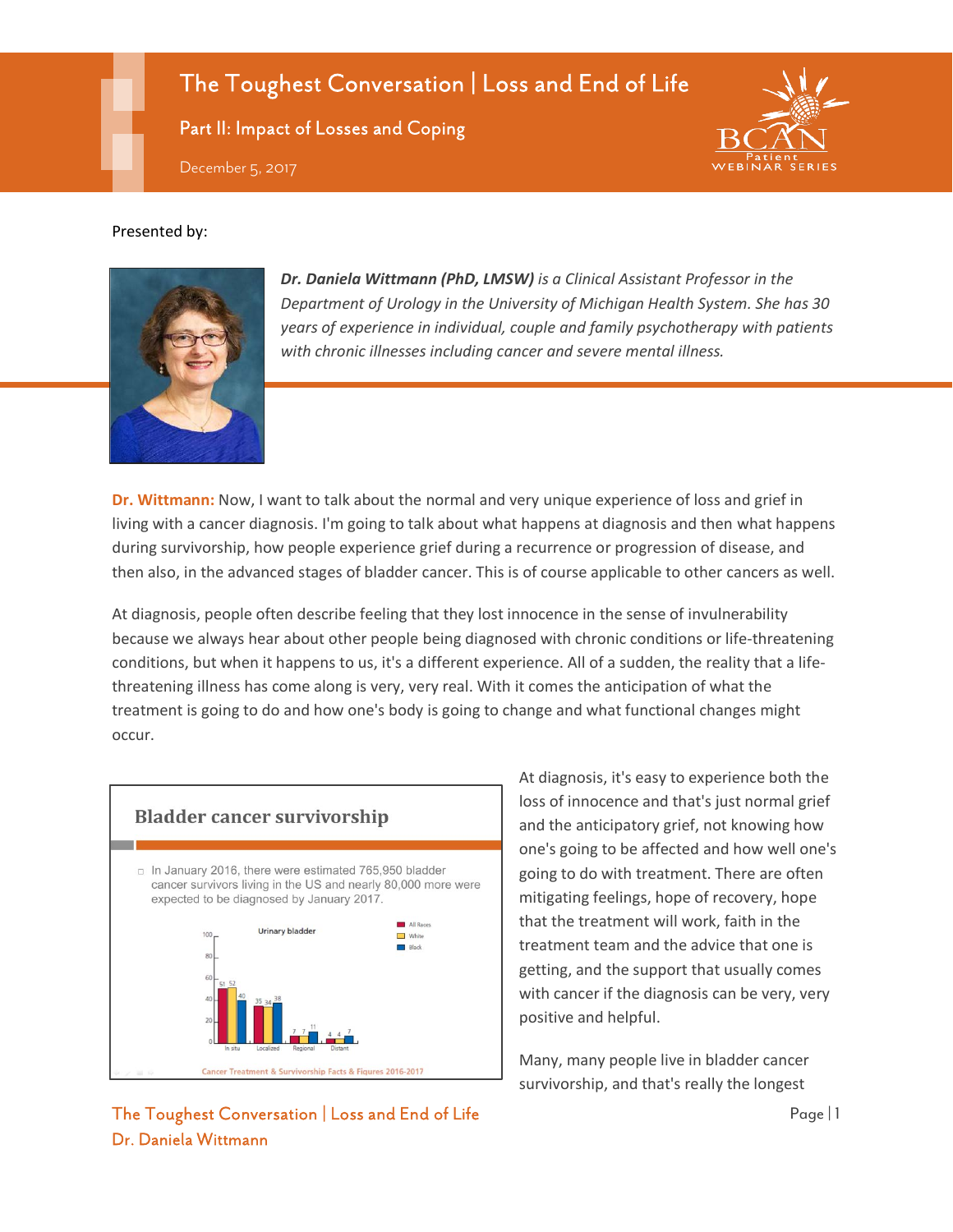period of time of living with bladder cancer. As you can see in this statistics and in this figure, almost a million people in the United States live with bladder cancer. We don't have information on other ethnic groups but here, you can see that whites and African Americans experience this in pretty similar proportions. We know that men experience bladder cancer more often than women.

There are various losses that a person with bladder cancer can experience and many of you are of course experts on this. There can be a loss of organs and therefore, function. If there is muscleinvasive bladder cancer, then the bladder is usually removed. With it for women, the uterus and ovaries are often removed. For the men, the prostate, which results in the change in urinary function because now, the urine is sent to the outside world in a new and different way. The loss of the ovaries and prostate leads to sexual dysfunction, and that has an impact on the relationship.



There is a chance that bladder cancer treatment can have an impact on one's usual role, like not being able to work or not being able to do heavy duties around the house. It also can have an impact on employment, disability income, insurance, and in general, financial security.

During the course of survivorship, it's possible to develop other conditions, and then they would have to be addressed as well. Then most of men and women who experience any kind of cancer live with a fear of recurrence and coping with the death of other survivors, which of course, bring about the fear of recurrence as well.

#### Losses during survivorship - body and function

- $\Box$  Coping with loss and grief
- **Loss of organs and therefore** function
	- Engage actively in rehabilitation, maximizing functionality
	- Talk to a sexual health counselor about maintaining sex life
	- · Talk to a counselor/social worker about your grief and how to work on these problems



How do people cope? What do we know about that? Let's start with the losses that had to do with the body and function. For many aspects of the changes that come with the removal of the bladder or with being on chemotherapy. Various rehabilitations that's available or that should be made available and it's important for people to realize that and that they can discuss with their healthcare providers what's available. Certainly, nutrition counseling and nutrition support, there's a management of diversion, for example, understanding very well

# The Toughest Conversation | Loss and End of Life  $\frac{1}{2}$ Dr. Daniela Wittmann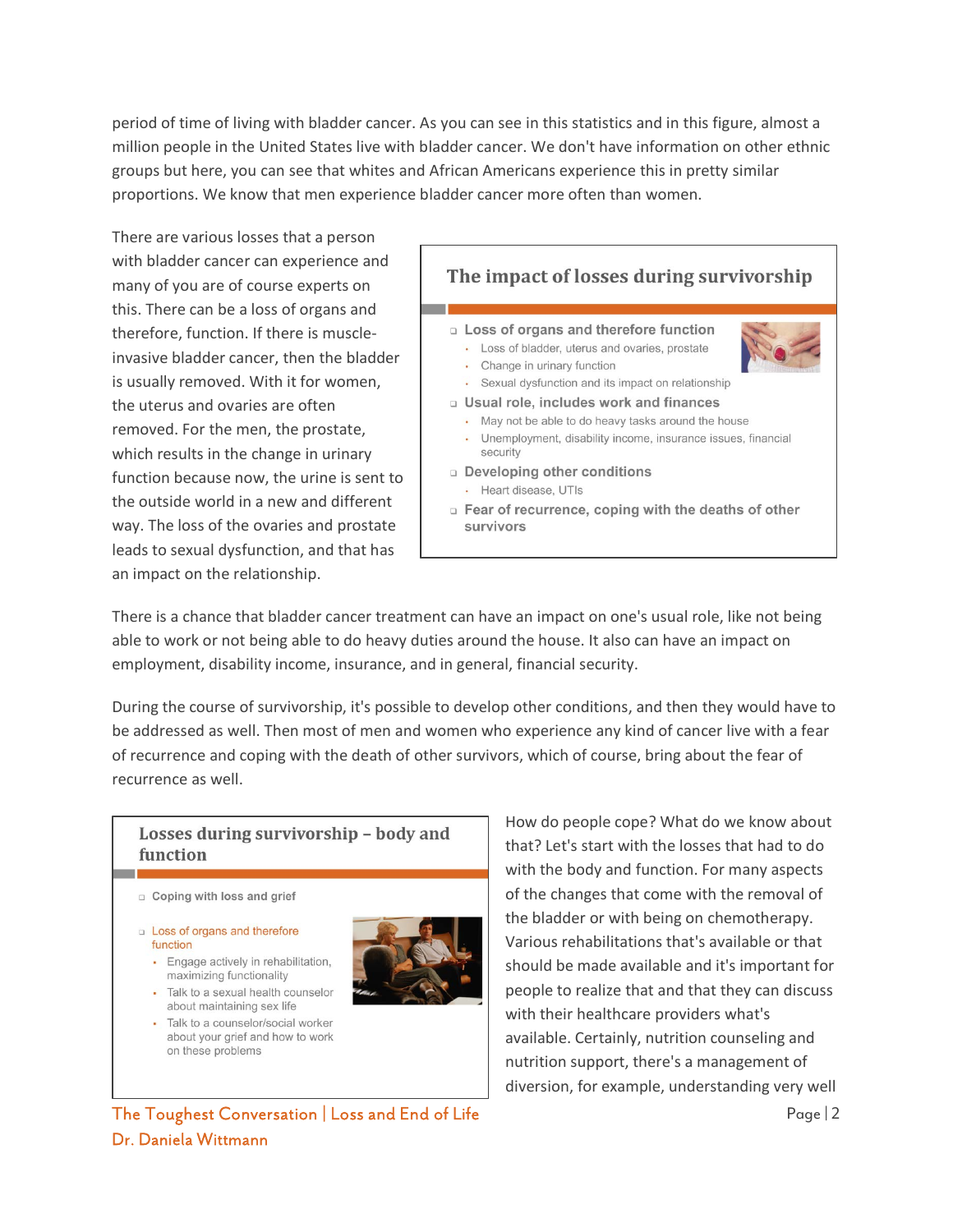how chemotherapy works and what it affects and doesn't affect.

For sexual issues, there are sexuality counselors who can help with sexual rehabilitation and with learning how to maintain a satisfying sex life. For mental health issues, for example, if the person gets depressed or can't get past certain feelings about what happened to their bodies, it's important to realize that mental health counsels, often these will be social workers, can be helpful in sorting through those feelings, not just for the person with bladder cancer but also for family members, family caregivers, partners, children, those kinds of services can also be accessed.

# Losses during survivorship - usual roles, finances □ 13% of non-elderly cancer patients spend at least 20% of their income on out-of-pocket cancer care costs □ 50% of Medicare beneficiaries spend 10% of their income on cancer care costs □ Cancer patients are 2.65 times more likely to file for bankruptcy p Patients who declare bankruptcy have a 79% greater mortality risk than those who do not



Zafar, JNCI, 2016, Bernard et al., J Clin Onc, 2011, Davidoff et al., Cancer, 2012

Let's talk about usual roles and finances. Families need to renegotiate their roles if there's a need for other people to assume responsibilities. This is best done by serious sit-down in conversation and planning because if people do it automatically, it's easy for family caregivers to get burnt out, resentful, and unhappy and for bladder cancer survivors to feel guilty and uncomfortable. If this is understood and supported, provided or found for the person who needs to assume more

responsibility then I think the family can get along very, very well and again, you can probably access a social worker who can help with that.

I did want to bring you some statistics about the financial impact because somebody actually asked about that in the questions that they sent along ahead of time and I think that's a really important issue in cancer.

As you can see here, for younger people with cancer, at least 13% spent 20% of their income for out-ofpocket cancer care cost. This is probably not a big deal for people who can continue working and who have very substantial income, but for people and families that have lower or middle income, this is a huge hit and then what becomes important is what kind of insurance one has, what kind of scope is there, what kind of resources there are to supplement does disability cover this. That becomes very challenging because you don't want people to be rationing between getting their treatment and having food on the table.

Also, for older patients on Medicare, they might spend 10% of their income on cancer care costs and most people on Medicare live on fixed income. Spending 10% of cancer care can be quite a lot and these

# The Toughest Conversation | Loss and End of Life  $\blacksquare$   $\blacksquare$  Page | 3 Dr. Daniela Wittmann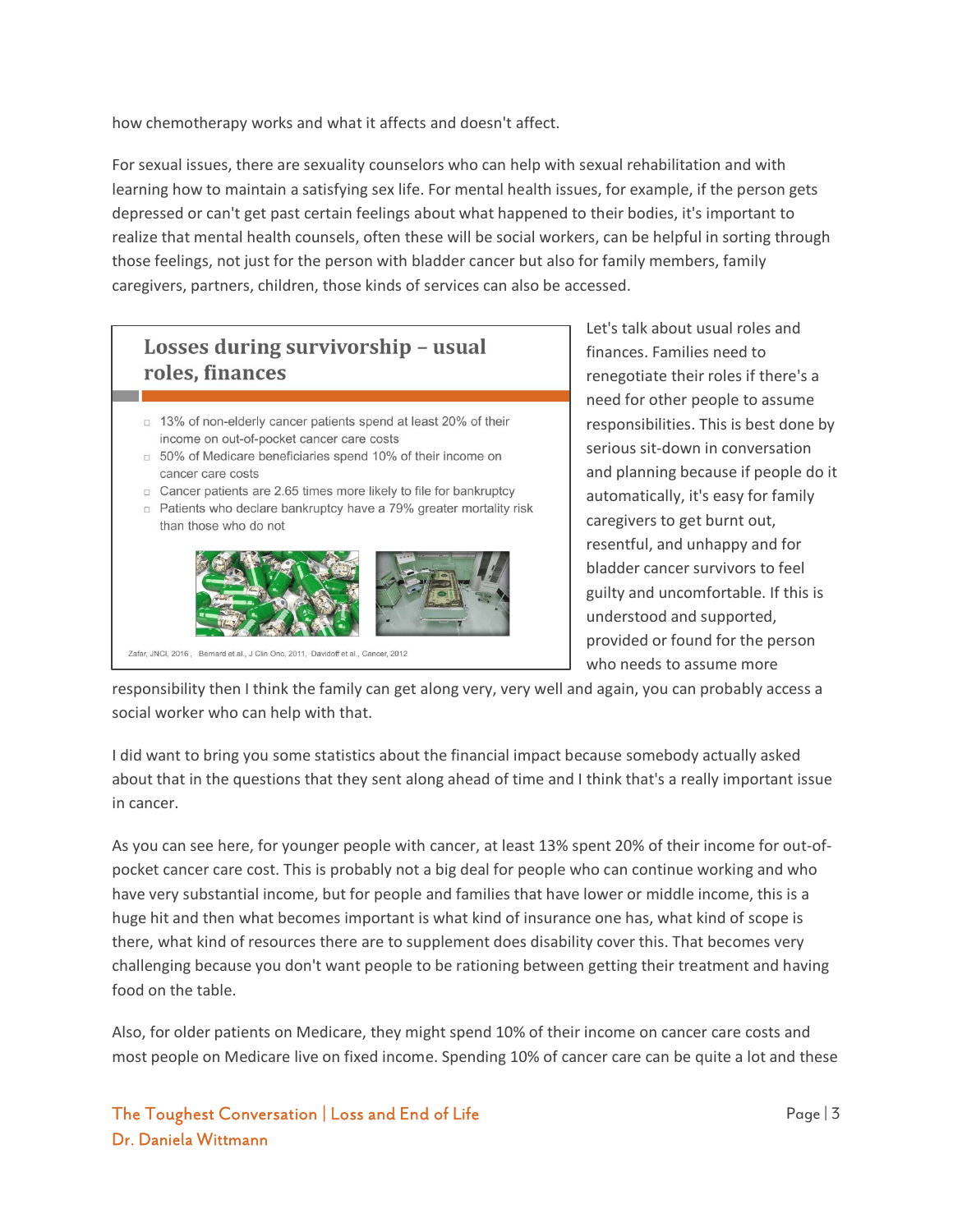are averages. You can imagine that there are some who spend less and someone who actually spends more and so that is a significant burden.

As the studies have shown, cancer patients are almost three times as much as people who don't have cancer to file for bankruptcy, and then patients in the bankruptcy have almost 80% greater risk of mortality. These are very, very big impact.

I want to show you a representation of this in a graphical form. You can see here that extreme financial distress can lead to lesser wellbeing, decreased health-related quality of life and poor quality of care, all of which with a person at greater risk of mortality. I'm sure that some of you who are listening could be getting this lecture right here.

How to cope with this? As I said, it's always important to find resources. For these kinds of financial and workrelated issues, there are many things that impact them. It's what kind of insurance that person has, what kind of income that person has, what kind of arrangement an



employee is willing to offer for somebody who has to take leave to get cancer treatment.

The people who can help with that are social workers who usually in many treatment centers where cancer is treated, and they can if they don't know the resource, if they can't help themselves through their own knowledge, they can really contact the resources.

# Losses during survivorship - usual roles, finances  $\Box$  Coping with loss and grief  $\Box$  Find a resource and advocate  $-$  social workers in your treatment centers can help · Useful resources • Cancer care www.cancercare.org/diagnosis/bladder\_cancer • American Cancer Society www.cancer.org/treatment/finding-and-paying-fortreatment/understanding-financial-and-legal-matters.html · Legal Cancer Resources Center www.cancerlegalresources.org/

The Cancer Care Organization has information about financial issues for bladder cancer patients. The American Cancer Society does as well. The Legal Cancer Resources Center has volunteer lawyers who can also help with things like disability or advocating for cancer patient's rights.

It's very important to know what the resources are and find a way to access them, and as I've said, don't do it alone or you can do it alone but you can also find an advocate or a social worker.

Earlier on, I mentioned also the idea that one might develop other conditions during bladder cancer survivorship and in that case, if there are then more conditions that are being managed, it's really

## The Toughest Conversation | Loss and End of Life  $\blacksquare$  Page | 4 Dr. Daniela Wittmann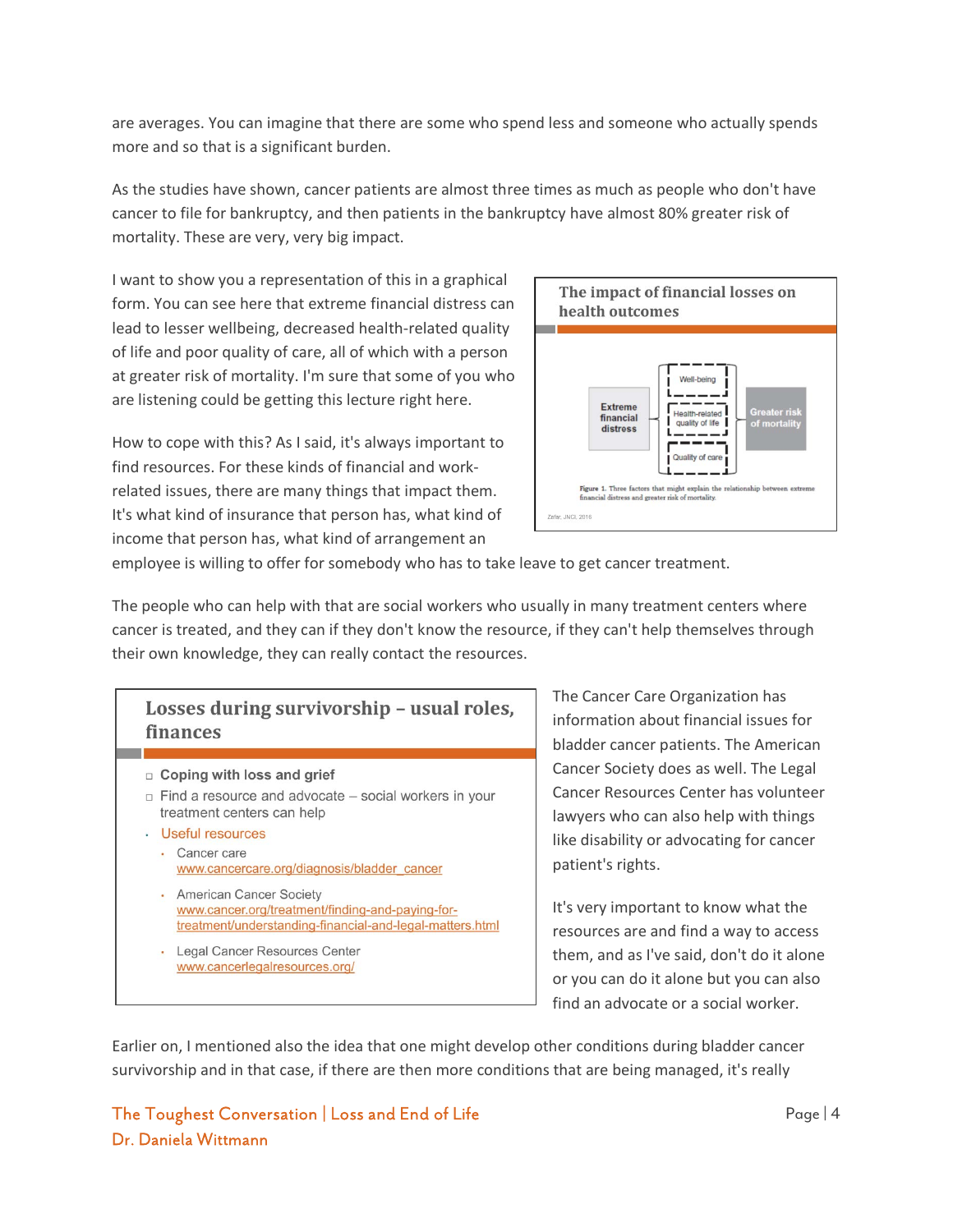important to organize the healthcare team to communicate very well. A primary healthcare provider can perhaps organize the team or sometimes the oncologist will do that, make sure that there is coordination of care. There may be various specialists that have to be surrounding the bladder cancer patient.



There could be somebody dealing with financial issues, then somebody dealing with physical therapy for physical issues, an endocrinologist for diabetes, a heart specialist and so on. Somebody needs to organize this group so that the group coordinates care very, very well.

One of the things that I wanted to be sure to mention is that exercise is tremendously useful in managing one's health which means bladder cancer and other conditions. There is now research that shows cancer entails tissue

reformation and that exercise reduces it and I'm just giving you a very simplified form but there is some evidence that exercise can reduce the risk of cancer progression. It also can improve mental health and cognitive function.

Now, depending on how well a person's feeling, one might need to get a health coach and again, find resources to help pay for that if that's necessary but exercises are very, very beneficial.

Few recurrences experienced by all cancer patients and that is very well documented in research. It's important to keep up to date with all regular surveillance appointments to make sure that anything that is progressing or doing well is caught early. During these fearful times, it's possible for these short upsurges of grief to show up and it's fine to allow those to happen because they are realistic actions to the anxiety that one might be seeking.

In all of survivorship and all of the cancer experience support is critical and so being connected to organizations like BCAN, having family support, having counseling support, having support of the healthcare team can make the experience easier.

Now let me move to and briefly touch on loss and grief at the time of cancer recurrence and progression. When I worked at pediatric cancer, I learned that some of the progression can be in some ways more devastating than the diagnosis because people begin to feel that maybe they're going to lose hope and that treatment is not going to work. It is a very scary experience for most people who do experience it and then it's extremely important to huddle with your treatment team and talk about more options there for further treatment because often there are options for further treatment.

The Toughest Conversation | Loss and End of Life  $\blacksquare$   $\blacksquare$  Page | 5 Dr. Daniela Wittmann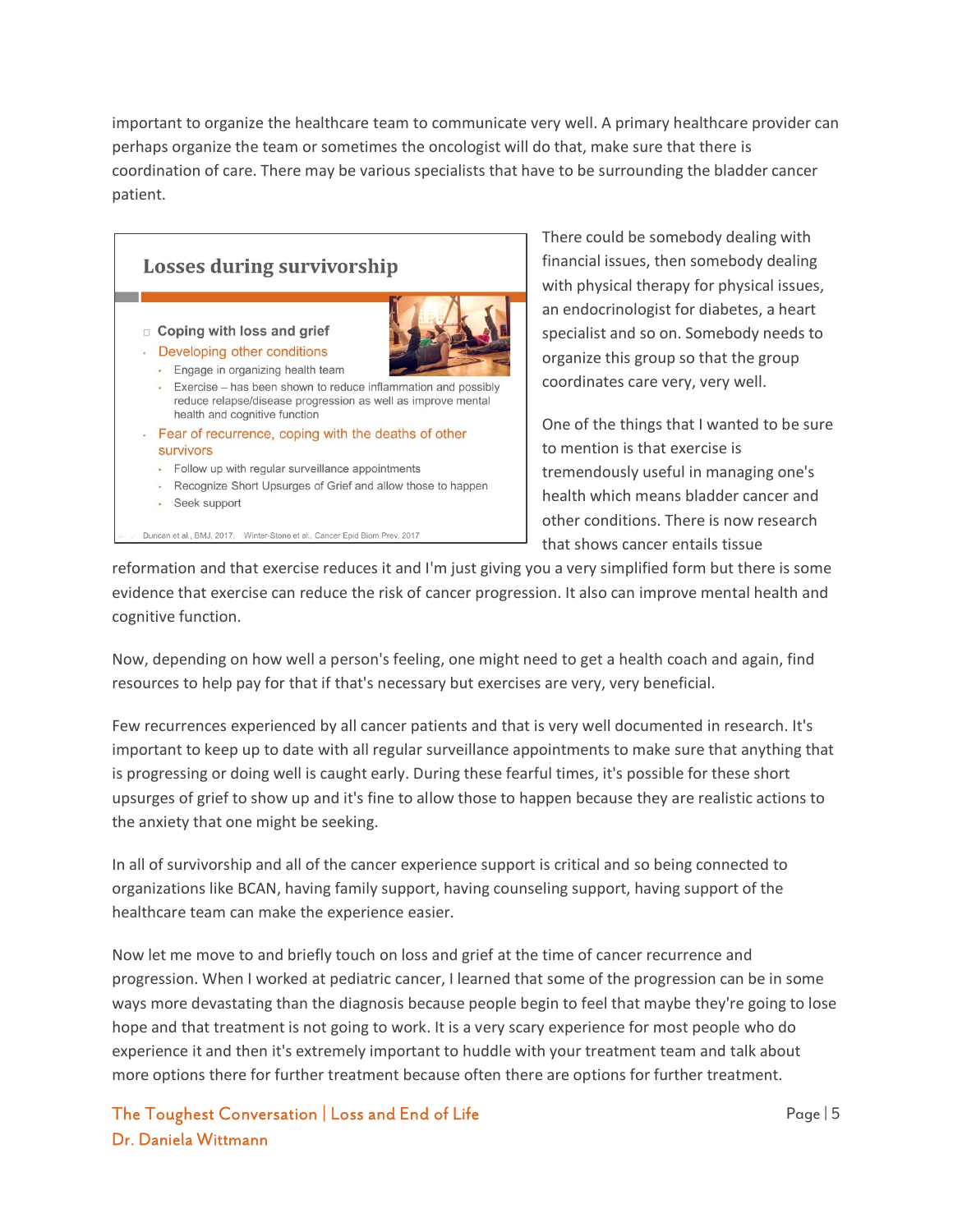Even though one's worried about recurrence and how treatment is going to work, it's terribly important to continue to focus on the maintenance of the quality of life, maintain attention on the present on meaningful activities to the degree that a person can physically, if you volunteer in a school with children, if you like to garden, if you like to read and discuss books, anything that is of meaning and of interest is important to maintain because that really maintains quality of life, it maintains mental health and a sense of wellbeing.

### Loss and grief at the time of cancer recurrence or progression

- a Some survivors and family members experience a loss of hope, anxiety about the future, depending on the situation
- n Coping with loss and grief Explore treatment options with
	- healthcare team
	- p Focus on quality of life in the present **Engage in meaningful activity in spite of** recurrence/progression
	- n Anticipate possible positive and negative outcomes





One, of course, does anticipate possible and negative outcomes and that again is that anticipatory grief feeling of living on those two rails, being hopeful and being worried.

### Loss and grief during the advanced stages of cancer

- a Coping with loss and grief
- u Work on coming to terms with the end of life - Anticipatory Grief
- □ Actively work on end of life planning with family and friends
	- Saying good bye
	- Planning funeral/memorial service
- □ Engage a social worker or counselor to help with personal or family relationship challenges
- c Continue to focus on quality of life in the present and engaging in meaningful activity



Now there is of course grief during the advanced stages of cancer and at the end of life. I want to say that in my work with cancer patients, even though that is clearly a period of time where cancer patients think about death and dying, about separation, family members think about loss and separation and that definitely, a time and grief is a significant experience. It is also a very meaningful and intimate experience for family members if there is an ability to very open about it and to communicate with each other.

I remember when I was a new pediatric cancer social worker and I know I've given a lot of examples from that time because that really kind of set my career. I remember being asked to come to the floor to talk to a 10-year-old girl who was dying of brain cancer and her mother and I felt extremely inadequate going up there because I thought what can I do for them? How can I console them? How am I going to help them cope with this really sad, frightening situation?

As I walk in the room I see this skinny, bald-headed girl animatedly talking to her mother and they animated and laughing and I get closer and I realized they discussing her funeral and she's planning. She wants to know what she's going to wear, what food is going to be served, which of her friends she wants to say anything. They were very positive and I'm sitting there, I'm thinking like, who is helping who here? I am not doing anything for them but they're really inspiring me.

The Toughest Conversation | Loss and End of Life  $\frac{1}{2}$  Page | 6 Dr. Daniela Wittmann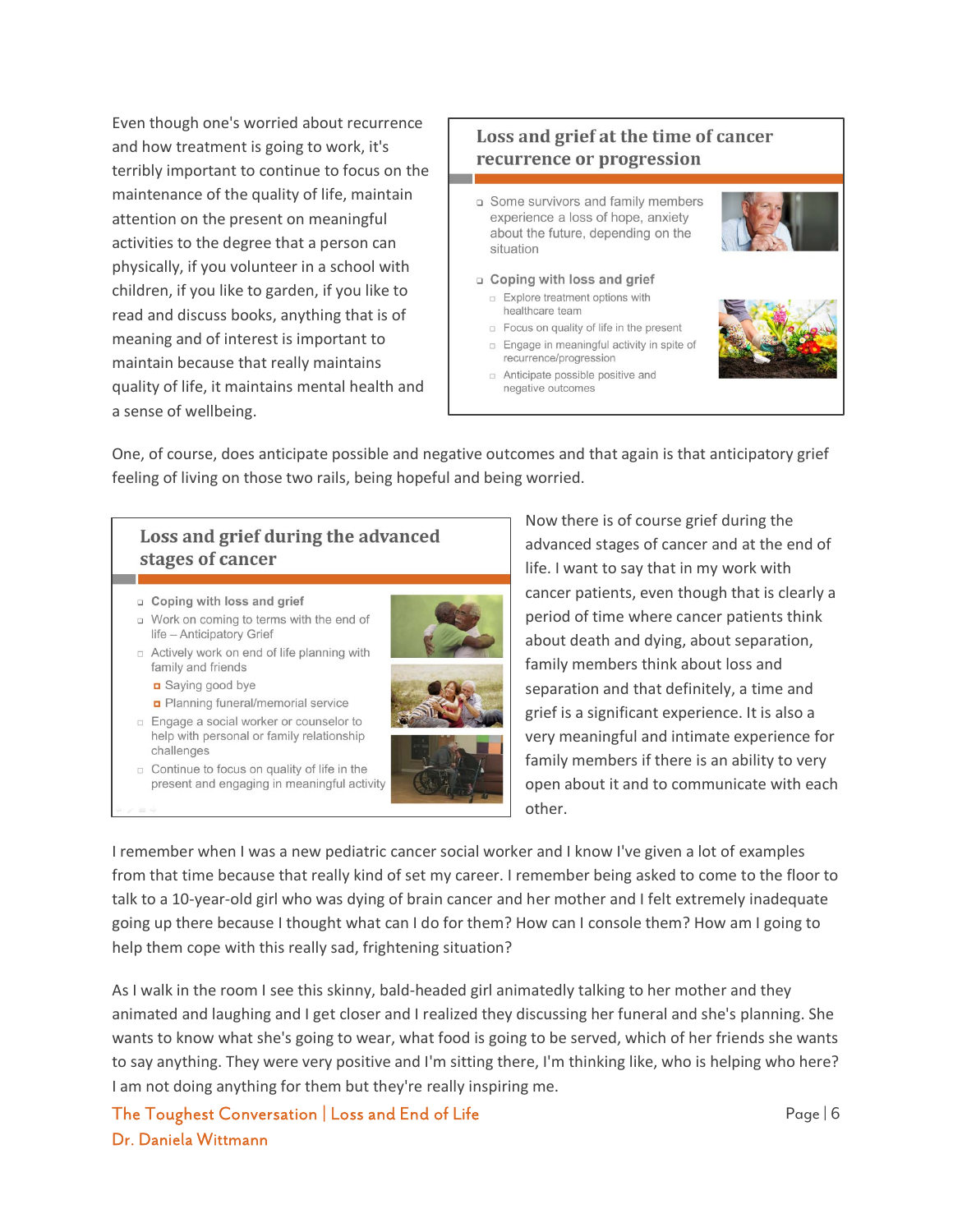It made me learn that this is something that absolutely can be talked about and that one of the things that's beneficial for the patient is maintaining control and maintaining interest in the end of life as well as what's going to happen immediately afterwards and this is a very reassuring kind of a conversation for the family members because the family members then know what the person who will die wants to happen and when they are carrying out those wishes afterwards they feel very comforted and connected. It can be very, very intimate.

I recently had a patient with bladder cancer reach out to me and asked me to meet with her and her husband because she was in advanced stages and they wanted to know how to maintain sexual intimacy as long as they could because it was such an important part of their lives. When we met, we talked about that, how to do that in the face of fatigue or maybe discomfort or sad feelings. They found ways to think about it and to plan it and you know left feeling very encouraged that they would maintain that important part of their relationship for the long term.

When I talk about being active in the last stages of life with bladder cancer, people find it meaningful to say goodbye to family members and friends, plan their memorial service or funeral. If there is difficulty in family handling because some people have a hard time talking about it or so on, a social worker can help facilitate this and again, focus on quality of life even at the end of life can be very, very important and mentally healthy and helpful.

### Loss and grief during the advanced stages of cancer

**Q** Coping with loss and grief



Stay connected with loved ones and treatment team



American Cancer Society resource: www.cancer.org/treatment/finding-and-paying-fortreatment/understanding-financial-and-legalmatters/advance-directives.html

Most people at some point start discussing advance directives, which give the healthcare team an idea about what a person wants at the end of their life, how they want to have their pain managed. Well, not so much pain. They, obviously, don't want be in pain. How they want to have infections managed, intubation managed, when to intervene, and when to stop intervening.

Some people actually get a health advocate which can be a family member or a friend or somebody that is trusted. Getting that

advocate doesn't mean they want to give control over to that person. For as long as the person can make their own decisions, they are in charge but it's helpful sometimes to just have others to think this through as it's happening and then trust that others will convey those desires to the healthcare team.

Staying connected all way to the end with loved ones and the treatment team is very important. The American Cancer Society has resources about advance directives and I think that's just a big topic in itself and I just wanted to touch on it. One of the things that I lastly want to mention is that at the end of life, people worry about how death is going to happen and every hospital, every healthcare provider in

The Toughest Conversation | Loss and End of Life  $\blacksquare$  Page | 7 Dr. Daniela Wittmann